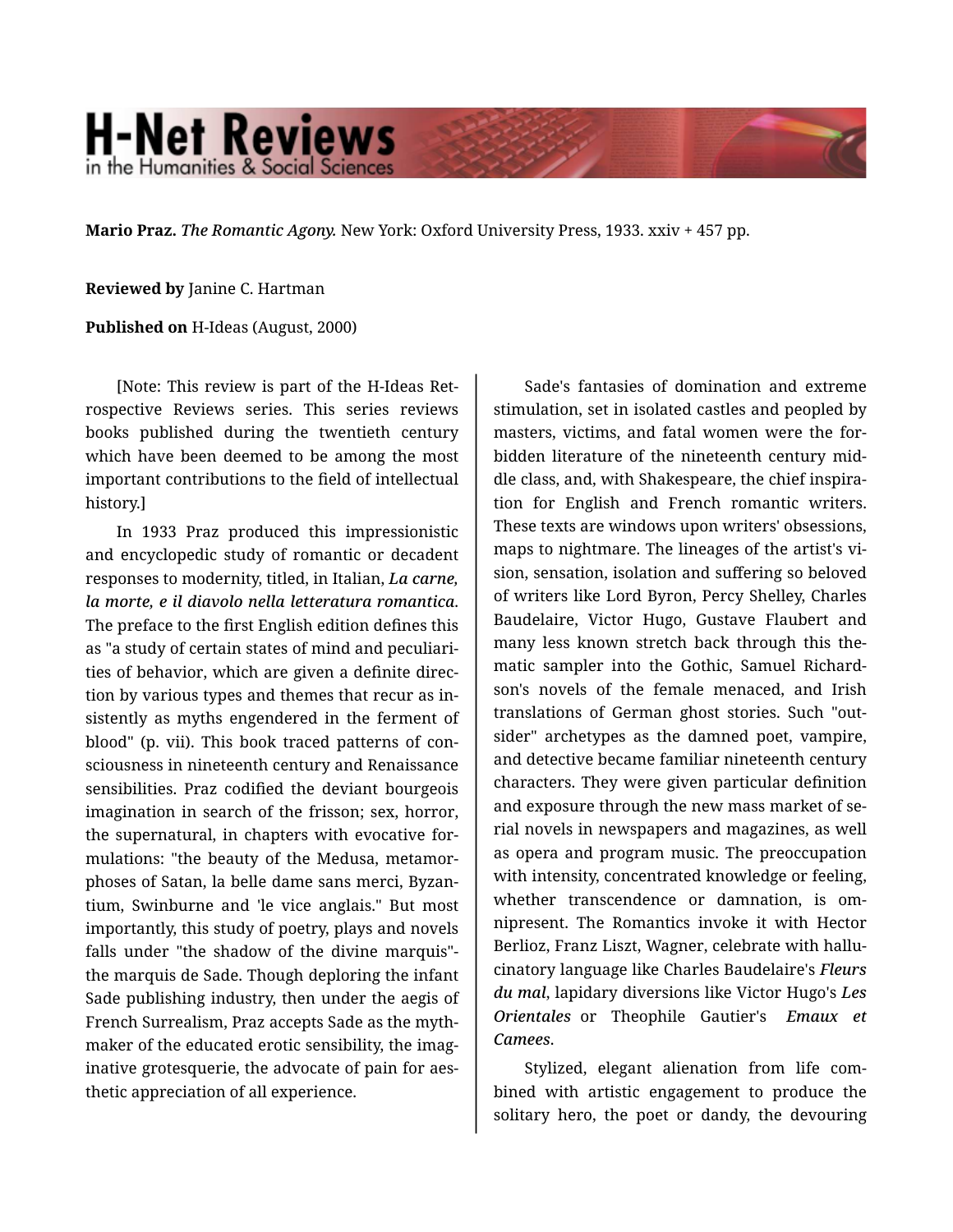woman, the writer as anatomist. By the 1850's these roles existed as life stages for certain talent‐ ed male (and occasionally) female bourgeois writ‐ ers, who commoditized their imaginative explo‐ rations of bohemia, a dramatized Middle Ages, the Orient (real and embellished) and pharmaceutical alternative consciousness. The middle class that made the Industrial Revolution and new urban civilization also spawned its most earnest critics, and their reading public. Generations of new writ‐ ers from Keats to Wilde to D'Annunzio lived ,and wrote on the extremities of sensuality, drama, and the supernatural for the vicarious excitement of an increasingly trammeled bourgeois public.

The overly refined, time-weary writer be‐ comes a cliche by the time Anatole Baju founds "Le Decadent" and British sophomores treasure yellowbacked French novels as "Baedekers of vice." J.K.Huysmans' *A Rebours*, taken as a guide for aspiring aesthetes, is a series of catalogues on interiors, possessions, poses, for "off the shelf" originality. Walter Pater's *Marius The Epicurean* performs the same function for the English. In both cases, possessions signify personality and a nice deployment of language and surfaces substi‐ tutes for the examined life.

Praz's broad reading organized and analyzed most images, tropes and experiences defined as romantic or decadent by contemporary practi‐ tioners and their enemies. In particular the themes he harvested from literature had great currency in nineteenth century theater, and ex‐ traordinary play in painting, twentieth century cinema and popular culture. An historian seeking sources for Gustave Moreau's Salome, Irma Vepp, Hugo's Esmeralda, or Coppola's *Bram Stoker's Dracula* should begin here. Scholars of the horror or supernatural genre will find the basis for Poe's Roderick Usher and Anne Rice's Vampire Lestat, as well as every hopeful shock and upgraded Os‐ car Wildeism present on Gothic websites and tele‐ vision familiar to their undergraduates. This land‐ scape also produced the basis for much of Hugh

Kenner's Dublin's Joyce, marrying the aesthetic to the Victorian heroic investigator, an adventurer into the paranormal most recently incarnated in *The X-Files*, according to the Paris daily "Le Monde". The individual confronts the world, life, sensation, and acts or rejects, he believes, always on his own terms. The reader, whether following Balzac's poets, or Don Delillo's rock star in *Ten Jones Street*, is immersing himself in a print virtu‐ al reality and a zeitgeist peculiar to an alienated, leisured, urban class.

A cosmopolitan and increasingly self-con‐ scious society bemused by technology driven change lost emotional certainty in political and religious forms. It expressed these anxieties through Romantic sensibility and a desire to mea‐ sure and mirror political decadence in cultural mediums, and new rituals and religions; the cult of taste, religion as picaresque, the poet as legisla‐ tor, transcendence solely as personal gratification. Praz pioneered this particular geistgeschichte tak‐ ing up in 1933 where Gautier had left off. The ap‐ petite for intensity, its satisfaction, and purchase, continued into a twentieth and twenty first centu‐ ry.

Nineteenth century Europe's neurasthenia vanished in World War I. It returned in Weimar and Italy, with the literary generation depicted in Martin Green's *Children of the Sun*. Some excel‐ lent studies of romanticism mining Praz's critical vein include Jacques Barzun's *Classic, Romantic, Modern*; H. G. Schenk's *The Mind of the European Romantics*, M. H. Abrams' *The Milk of Paradise*, Althea Hayter's *Opium and the Romantic Imagi‐ nation*, Ellen Moers' *The Dandy*, Morse Peckham's *The Triumph of Romanticism*, Paul Zweig's *The Heresy of Self-Love*, Roger L. Williams' *The Horror of Life*, and Walter Kendrick's *The Secret Museum: Pornography in Modern Culture*. The list could ex‐ tend much further.

Reissued in the 1950s and 1970, Praz's book influenced important investigations into cultural despair, historical pessimism, Sade, gay and les‐